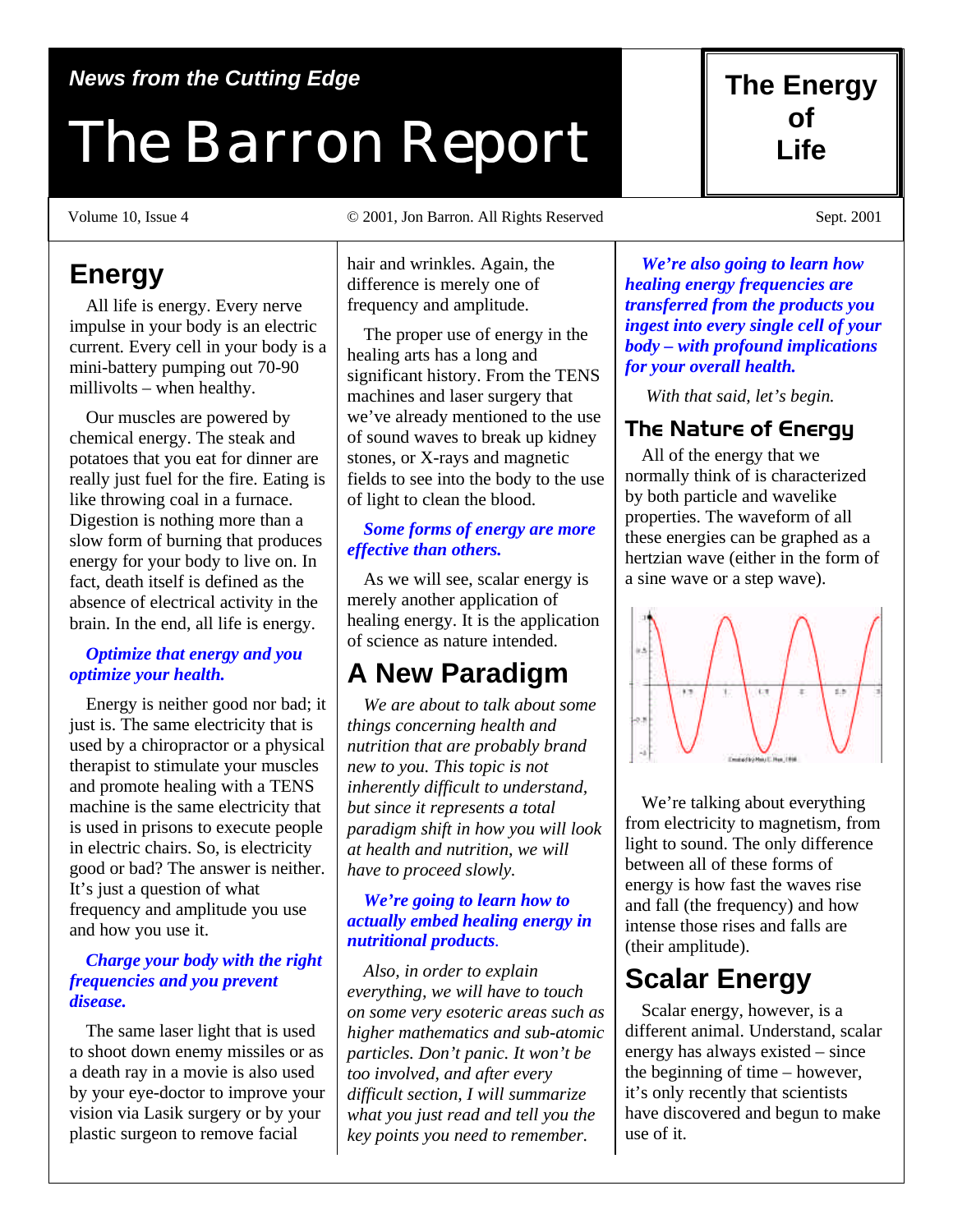It was actually back in the mid 1800's that the existence of scalar energy was first proposed in a series of 4 groundbreaking equations by the Scottish mathematician, James Clerk Maxwell.

 $\nabla$  x H =  $\epsilon_0 \delta E/\delta t + j$  $\nabla \times E = -\mu_0 \delta H/\delta t$  $\nabla \cdot H = 0$  $\nabla \cdot \mathbf{E} = \boldsymbol{\rho}/\varepsilon_0$ 

Don't even think about trying to understand these equations.

 $\Box$  Just as a minor reference. H refers to the magnetic field. E refers to the energy field. Most of the other symbols are Greek letters such as epsilon and delta. The upside down triangle represents the Vector Differential.

But forget all of that. The key to these equations – what makes them remarkable in history is the use of

the  $P$ symbol, which stands for Scalar Charge Density – thus representing the first time that the existence of scalar energy was theoretically proposed.

It was almost a half-century later before Nicola Tesla actually was able to demonstrate the existence of scalar energy. When Tesla died, he took the secret of scalar generation with him, and it took almost another full century before science was once again able to positively demonstrate the existence of scalar energy and turn to an exploration of its potential.

## What are Scalar Waves?

The standard definition of scalar waves is that they are created by a pair of identical (or replicant) waves (usually called the wave and its antiwave) that are in phase

spatially, but out of phase temporally. That is to say, the two waves are physically identical, but  $180<sup>0</sup>$  out of phase in terms of time. The net result is that scalar waves are a whole different animal from normal hertzian waves. They even look different – like an infinitely projected mobius pattern on axis.



## Different - How?

Scalar energy is different from standard hertzian electromagnetic fields in a number of important ways.

- $\Box$  First, it's more field like than wavelike. Instead of running along wires or shooting out in beams, it tends to "fill" its environment. **This becomes very important in terms of developing the technology for embedding products with scalar energy.**
- $\Box$  For many of the same reasons, it is capable of passing through solid objects with no loss of intensity. In fact, that is exactly what Tesla demonstrated over 100 years ago when he projected a scalar wave through the earth with no loss of field strength. **Again, this is vital in the development of technology capable of embedding scalar energy in products.**
- $\Box$  It implants its signature on solid objects. This is actually the heart of the issue. All electric fields can implant their signature on objects, but not to the degree that scalar energy can**. This becomes extremely important when we actually talk about the mechanics of embedding the energy field in products, and then transferring that charge from the products into every cell of your body.**
- □ Scalar energy can regenerate and repair itself indefinitely. This also has important implications for the body. In other words, **once the charge is implanted, you can keep it there with the regular ingestion of charged products.**
- q **In fact, the right scalar frequencies have a whole range of profound beneficial effects on the human body. (And we will detail each and every one very shortly.)**
- $\Box$  In the New Age community there has been much talk of the benefit of things like Tachyons, Radionics, and Pyramids, etc. **Analysis shows that these are all, at heart, scalar generating devices – but cannot come close to the effectiveness of ingesting scalar enhanced products.**

## Generating Scalar Energy

Actually, scalar waves can be generated in many ways. For example, you can generate them Electronically, Magnetically, Physically (by the motion of a mobius strip), or Optically (by the movement of phased patterns on a computer monitor). You can actually buy wristwatches that incorporate moving mobius strips that generate protective scalar fields.

## Embedding Scalar Energy in Products

As I mentioned earlier, all life is fundamentally energy based, and therefore, all life has numbers of structures capable of holding a scalar charge. In point of fact, the very same structures that allow the scalar charge to be embedded in products also allow that charge to be transferred to the human body from those same products. For example:

 $\Box$  There are many crystalline structures in every cell wall – all capable of holding a charge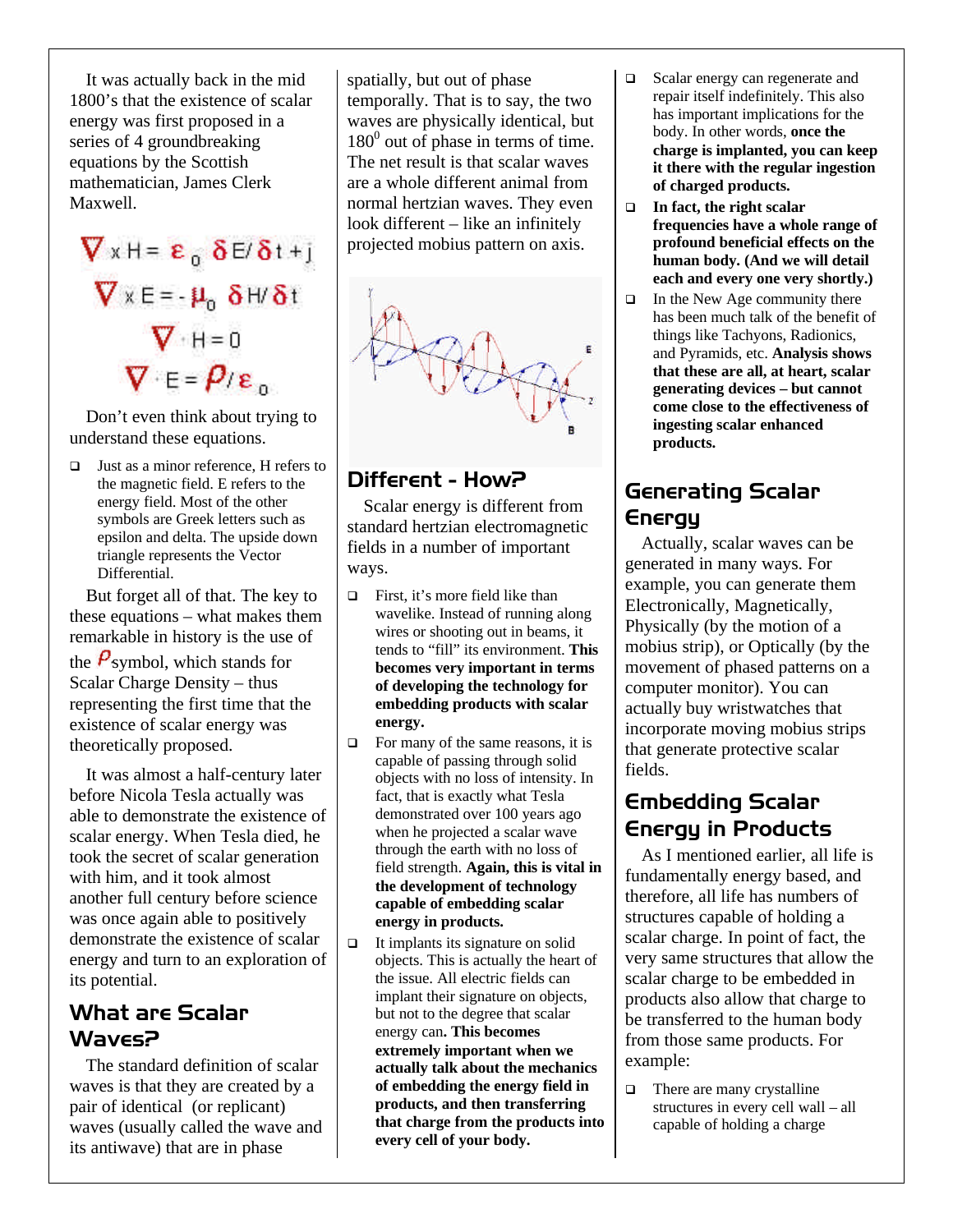$\Box$  There are many liquid crystal structures in the collagen network comprising all of the space between cells – also capable of holding a charge

## And In Your Very DNA

*We are going to get very abstract, for one final moment, before we begin to simplify everything and bring it all together. So just hang in there* for *a little longer.*

There are Quantum Mechanical models that describe subatomic particles such as Excitons, Plasmons, and Solitons that can store and carry biological information along macromolecules in response to low level scalar energy.

#### **In other words, scalar energy is capable of imprinting itself on your very DNA.**

Before we move on to the benefits of scalar energy for your health, it would be worth dwelling for a moment on what proof exists that everything I'm talking about is real.

# **There is Proof**

It is possible to measure scalar fields, but most people don't have the required equipment. Therefore, let's turn to a form of proof that we can see right now – Kirlian photography. A Kirlian photograph is merely a specialized kind of photography that images the bioelectric field that surrounds all objects – particularly living objects.

*U.S. News and World Report* ran an article some time ago calling Kirlian photography a hoax. To quote from the article:

"Controlled experiments have shown that the Kirlian photos (captured by passing an electric current through the subject, whose "energies" are then recorded on special photographic plates) are the result of moisture and pressure, not spiritual vitality."

And that's absolutely true, **as far as it goes**. The simple fact is, though, that it's possible to set up a hermetically sealed environment where moisture and pressure are constant, and therefore not influencing the outcome of the pictures. And yet, even in those controlled environments, it's possible to produce startling and revealing photos. For example:

Here are two pictures of lentil sprouts – identical, except for the fact that the lentil on the left has been soaked in very hot water for a minute or so. According to the *U.S. News and World Report* article, since it has more moisture in it, it should conduct more electricity than the unblanched lentil on the right and produce a brighter field.



As you can see, the exact opposite is true. (If you're looking at a black and white printout, the greatly expanded red area appears dark gray.) And that's why the National Institute of Health and Cambridge University, among other major institutes, are studying Kirlian photography, despite claims to the contrary.

So what can we learn about scalar enhanced products through Kirlian photos? Well, the absolute most important thing we can learn is that the scalar charge is, unquestionably, embedding itself in the products. Below are just a couple of examples of products before and after embedding.



Before embedding After embedding



Before embedding After embedding

The two sets of photographs above, by themselves, are revolutionary in their implications. (Incidentally, these images were produced using a brand new process – side-by-side direct digital imaging, which even further diminishes the effect of outside factors such as moisture, temperature, and pressure.)

The bottom line is that experience tells us that the more alive something is (the more organic it is) the bigger its energy field will be**. And energy enhanced products always demonstrate a bigger field.**

# **Benefits**

This is the big question, isn't it? What health benefits are there to consuming scalar enhanced products? As it turns out, they are many – **AND THEY ARE PROFOUND**. Regular intake of scalar enhanced products can:

- $\Box$  Eliminate and nullify the effects of man made frequencies (60 cps) in the human body
- $\Box$  Increase the energy level of every single cell in the body to the ideal 70-90 millivolt range
- $\Box$  Increase the energy covalent level of every single hydrogen atom in the body as verified by spectrographs.